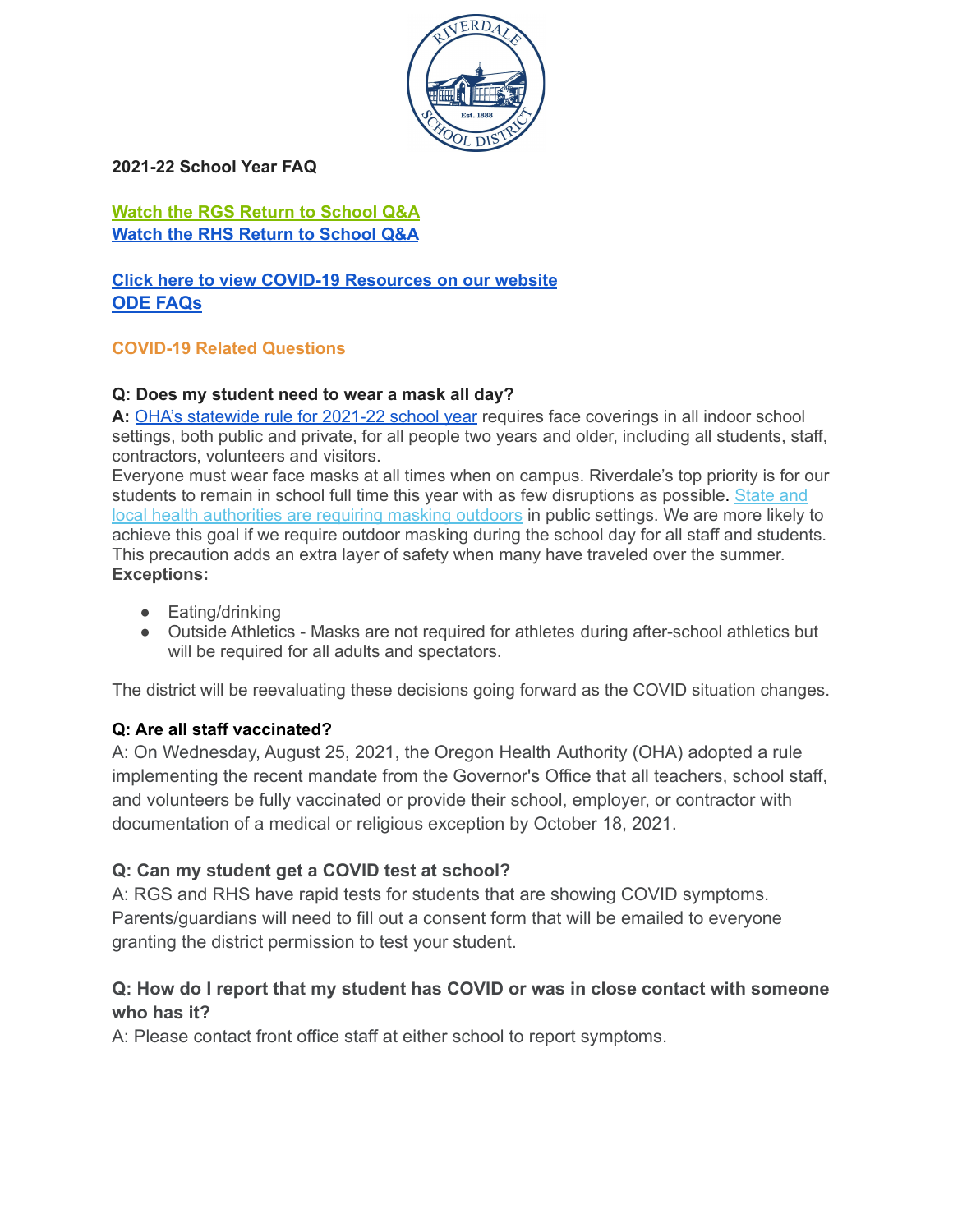

## **Q: How far apart will students be?**

A: At least 3ft apart inside and outside.

# **Q: Are students in pods?**

A: They will be in normal classes, functioning similar to how school was before the pandemic. Class lists and seating charts will be maintained should contact tracing be needed.

## **Q: Will we release vaccination rates of each class each week?**

A: Our goal is to put the data in the statewide vaccination log system that is then shared with the public.

## **Q: How will vaccination status change the protocols at school?**

A: Vaccination status impacts the protocols that will be followed if contact tracing is needed.

## **Q: If a student is sent home to quarantine, will they be able to participate in school online?**

A: Riverdale is not offering CDL at this time. Many teachers continue to use Google Classroom and more technology in the classroom with accommodations being made to help students. In addition, other options are being explored to support kids who aren't able to be in the classroom.

# **Q:What would make Riverdale go back into CDL?**

A: Riverdale will go back into CDL if directed to by the governor, OHA or county health officials. It is also possible that the district could determine that CDL would be appropriate based on other factors, including high student or staff case numbers.

# **Q: If a vaccinated student is exposed to COVID do they have to quarantine?**

A: Protocols for quarantining are listed in the COVID [Resources](https://www.riverdaleschool.com/Page/1601) section of our website.

# **Q: Are vaccines required for students?**

A: Everyone over the age of 12 is encouraged to get vaccinated, and vaccine approval for younger students will hopefully come in the next few months. At this time, however, it is not required. Parents can provide covid vaccination information when completing registration in **ParentVUE**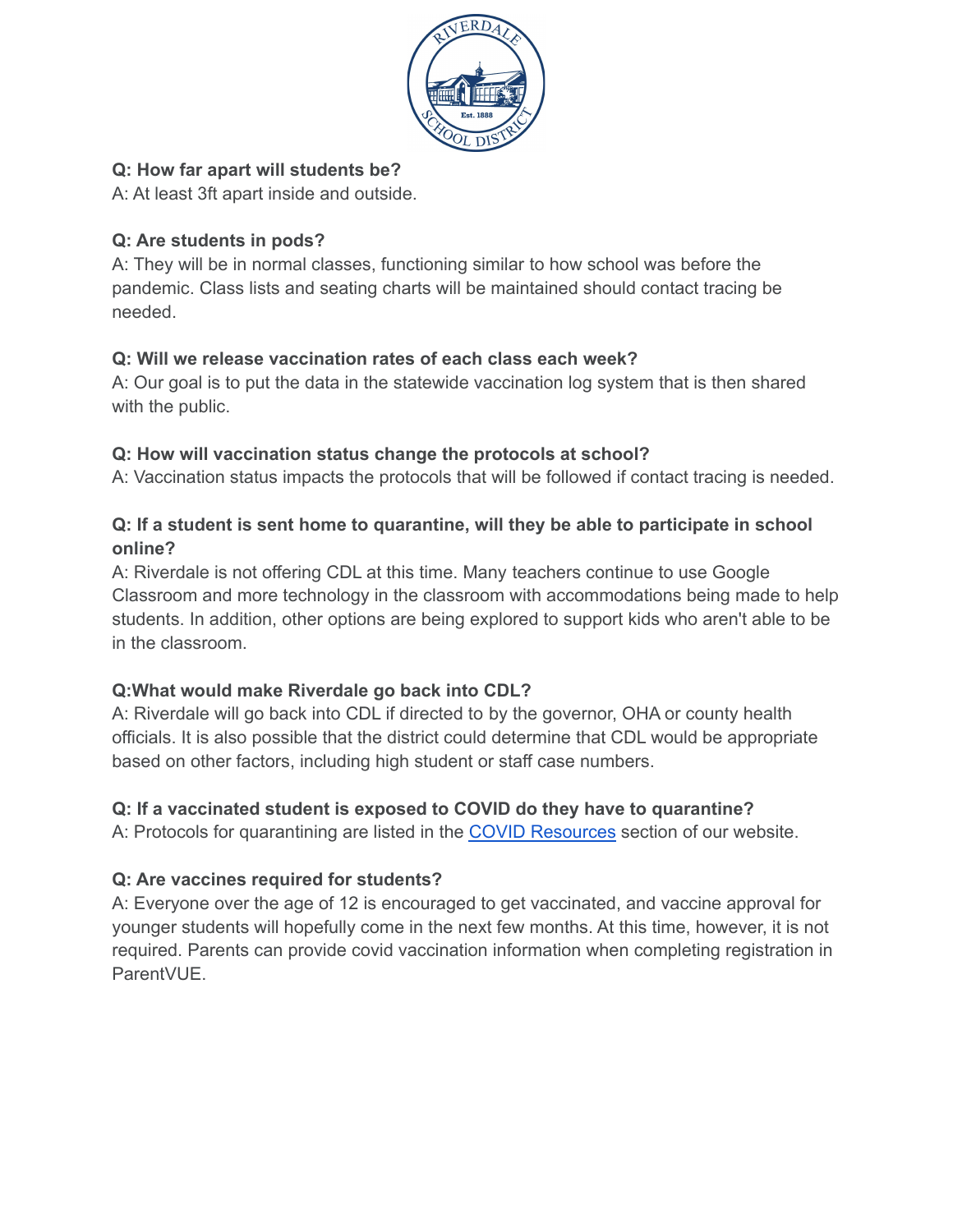

## **Q: How will band classes implement covid protocols?**

A: Special covers have been bought to help make band safer. Students will be socially distanced, there will be no singing, and all students will be masked except while actively playing an instrument.

# **Riverdale Grade School Questions**

Read this [article](https://www.healthychildren.org/English/health-issues/conditions/COVID-19/Pages/Cloth-Face-Coverings-for-Children-During-COVID-19.aspx) for helpful tips on mask wearing for younger students.

## **Q: What happens if a child becomes sick at school?**

A: We have a specific protocol for this. They will be kept in the isolation room until picked up by a parent.

## **Q: How will lunch be safe?**

A: The grade school has bought a large tent for outside in the courtyard. We will keep our students 6 feet apart during lunch, and students will have individual desks and chairs to sit at. Box lunches will be served to speed up the process.

## **Q: How can a parent get involved?**

A: We are seeking lunch and recess duty volunteers who must be vaccinated.

# **Riverdale High School Questions**

#### **Q: How will lunch be safe?**

A: Lunch time will be staggered in order to prevent crowding. Lunches will need to be preordered and will be individually boxed. Students are able to use or bring their own blanket or chair to eat lunch outside.

# **Q: Are Chromebooks available to check out from the library?**

A: Yes. They are available for students during school hours but don't go home.

# **Q: What Chromebook do you recommend for students?**

A: Students can bring their own laptops to school or check out Chromebooks for in-school use from the library. Personal laptops can connect to the Riverdale Guest wi-fi network (no password needed). As long as students are logged into their RiverdaleGoogle accounts on those devices, they can print to the HS Library printer if needed.